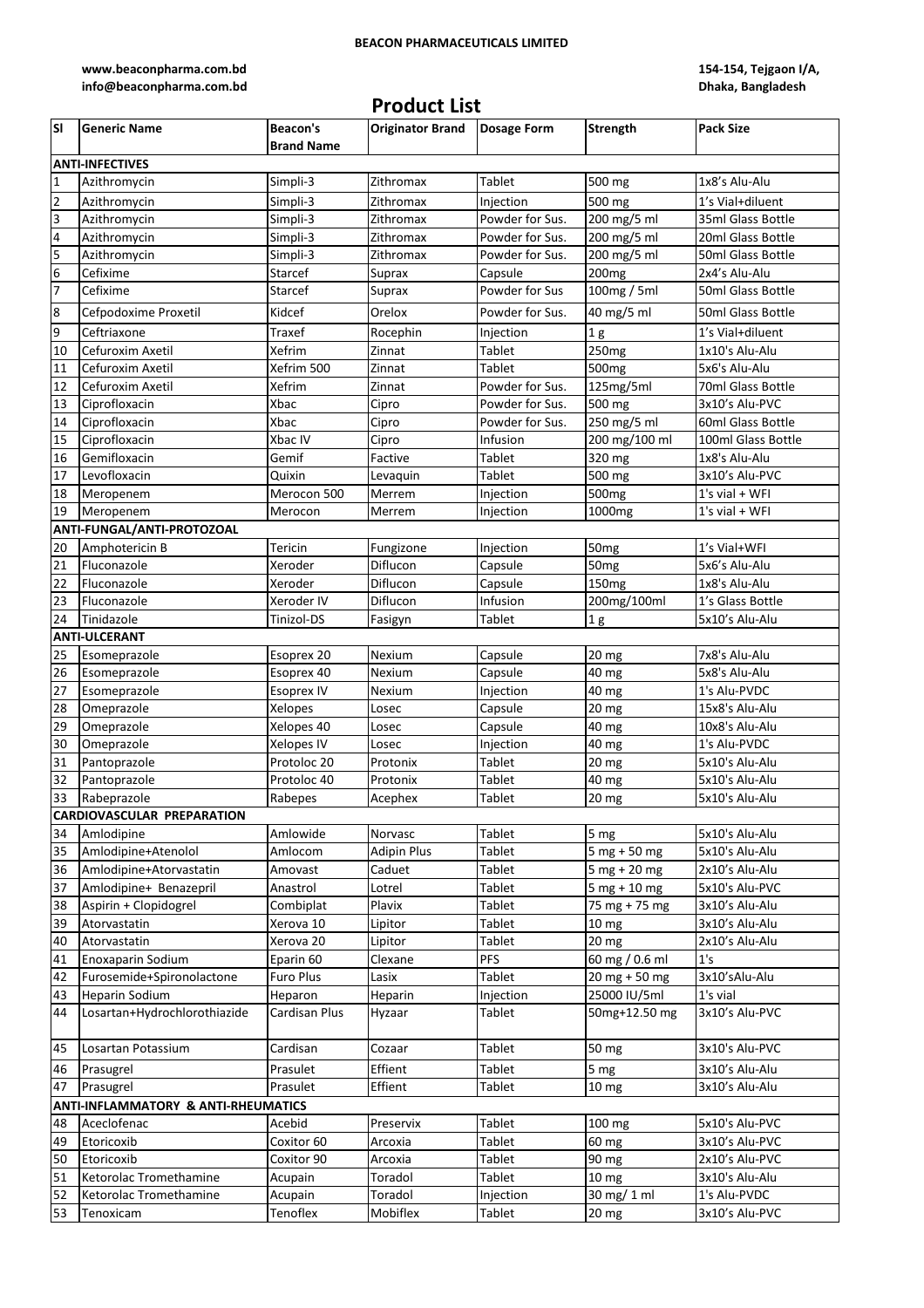### **BEACON PHARMACEUTICALS LIMITED**

**[www.beaconpharma.com.bd](http://www.beaconpharma.com.bd/)  [info@beaconpharma.com.bd](http://www.beaconpharma.com.bd/)**

# **Product List**

**154-154, Tejgaon I/A, Dhaka, Bangladesh**

| lsı | <b>Generic Name</b>                                                                                            | <b>Beacon's</b><br><b>Brand Name</b> | <b>Originator Brand</b> | <b>Dosage Form</b> | <b>Strength</b>                    | <b>Pack Size</b>  |  |
|-----|----------------------------------------------------------------------------------------------------------------|--------------------------------------|-------------------------|--------------------|------------------------------------|-------------------|--|
| 54  | Tolfenamic Acid                                                                                                | Migratol                             | Clotam Rapid            | Tablet             | 200 mg                             | 3x10's Alu-PVC    |  |
|     | <b>ANTI-ASTHMATIC &amp; CORTICO STEROID</b>                                                                    |                                      |                         |                    |                                    |                   |  |
| 55  | Deflazacort                                                                                                    | Xalcort                              | Calcort                 | Tablet             | 6 mg                               | 3x10's Alu-PVC    |  |
| 56  | Doxophylline                                                                                                   | Doxoven                              |                         | Tablet             | 400 <sub>mg</sub>                  | 3x10's Alu-PVC    |  |
| 57  | Montelukast                                                                                                    | Amekast 4                            | Singulair               | <b>Tablet</b>      | 4 mg                               | 3x10's Alu-Alu    |  |
| 58  | Montelukast                                                                                                    | Amekast 5                            | Singulair               | Tablet             | 5 <sub>mg</sub>                    | 3x10's Alu-Alu    |  |
| 59  | Montelukast                                                                                                    | Amekast 10                           | Singulair               | Tablet             | 10 mg                              | 2x10's Alu-Alu    |  |
| 60  | Roflumilast                                                                                                    | Roflast                              | Daxas                   | Tablet             | 500 mcg                            | 3x10's Alu-PVC    |  |
|     | <b>VITAMIN, MINERALS &amp; SUPPLIMENT</b>                                                                      |                                      |                         |                    |                                    |                   |  |
| 61  | Vitamin A-Z                                                                                                    | Allion                               | Centrum                 | Tablet             | ----                               | 30's HDPE Bottle  |  |
| 62  | Calcitriol                                                                                                     | Liquical                             | Rocaltrol               | LHGC               | 0.25 mcg                           | 3x10's Alu-PVC    |  |
| 63  | Calcium                                                                                                        | Protebon                             | Sandocal                | Tablet             | 500 mg                             | 30's HDPE Bottle  |  |
| 64  | Calcium + Vit D3                                                                                               | Protebon D                           | Caltrate plus D         | Tablet             | 500 mg + 200 IU                    | 30's HDPE Bottle  |  |
| 65  | Calcium + Vit D3                                                                                               | Protebon D                           | Caltrate plus D         | Tablet             | 500 mg + 200 IU                    | 15's HDPE Bottle  |  |
| 66  | Calcium Orotate                                                                                                | Protebon P                           |                         | Tablet             | 400mg                              | 30's HDPE Bottle  |  |
| 67  | Calcium+VitaminD3+ Minerals                                                                                    | Protebon M                           | Sandocal                | Tablet             | $---$                              | 30's HDPE Bottle  |  |
| 68  | Co-enzyme                                                                                                      | COQ                                  | Coenzyme Q10            | Capsule            | 30 <sub>mg</sub>                   | 3x8's Alu-Alu     |  |
| 69  | Co-enzyme                                                                                                      | CO <sub>Q</sub>                      | Coenzyme Q10            | Capsule            | 60 <sub>mg</sub>                   | 3x10's Alu-Alu    |  |
| 70  | Paricalcitol                                                                                                   | Pericon 1                            | Zemplar                 | LHGC               | 1 mcg                              | 1x10's Alu-PVC    |  |
| 71  | Paricalcitol                                                                                                   | Pericon 2                            | Zemplar                 | LHGC               | $2 \text{ mcg}$                    | 1x10's Alu-PVC    |  |
| 72  | Vit.B1+Vit.B6+Vit.B12                                                                                          | Rejubion                             | Neurobion               | Tablet             | 100 mg + 200 mg + 30's HDPE Bottle |                   |  |
| 73  | Vit.B1+Vit.B6+Vit.B12                                                                                          | Rejubion                             | Neurobion               | Injection          | 100 mg + 100 mg + 1x5's Alu-PVDC   |                   |  |
| 74  | Vitamin B6                                                                                                     | Sixvit                               |                         | Tablet             | $20$ mg                            | 10x10's Alu-PVDC  |  |
| 75  | Multivitamin + Cod Liver Oil                                                                                   | <b>Dorakid</b>                       |                         | Syrup              |                                    | 100 ml pet bottle |  |
| 76  | Vitamin E                                                                                                      | Liqu-E (Bottle)                      |                         | LHGC               | 200 mg                             | 30's HDPE Bottle  |  |
| 77  | Vitamin E                                                                                                      | Liqu-E (Blister)                     |                         | LHGC               | 200 mg                             | 5x10's Alu-PVC    |  |
|     | <b>ANALGESIC &amp; ANTIPYRETIC</b>                                                                             |                                      |                         |                    |                                    |                   |  |
| 78  | Paracetamol                                                                                                    | Paraciv                              | Aeknil                  | Injection          | 1000 mg/100 ml                     | 1's Bottle        |  |
| 79  | Paracetamol                                                                                                    | Fap 500                              | Tylenol                 | Tablet             | 500 mg                             | 20x10's Alu-PVDC  |  |
| 80  | Paracetamol                                                                                                    | Exceta                               | Panadol Osteo           | Tablet             | 665 mg                             | 10x10's Alu-PVDC  |  |
| 81  | Paracetamol + Caffeine                                                                                         | Fap Plus                             | Anacin                  | Tablet             | 500 mg + 65 mg                     | 20x10's Alu-PVDC  |  |
| 82  | Tramadol Hydrochloride                                                                                         | Xtrapel 100                          | Maxitrum                | Injection          | 100 mg/ 2 ml                       | 1x5's Alu-PVDC    |  |
| 83  | Tramadol Hydrochloride                                                                                         | Xtrapel-SR                           | Maxitrum                | Capsule            | 100 mg SR                          | 3x10's Alu-PVC    |  |
| 84  | Tramadol Hydrochloride                                                                                         | Xtrapel 50                           | Maxitrum                | Capsule            | 50 mg SR                           | 2x10's Alu-PVC    |  |
|     | <b>CNS PREPARATION</b>                                                                                         |                                      |                         |                    |                                    |                   |  |
| 85  | Agomelatin                                                                                                     | Agotin                               | Valdoxan                | Tablet             | 10 <sub>mg</sub>                   | 3x10's Alu-PVC    |  |
| 86  | Flupentixol+ Melitracen                                                                                        | Xolitra                              | Deanxit                 | Tablet             | $0.5$ mg+10 mg                     | 5x10's Alu-PVC    |  |
| 87  | Iloperidone                                                                                                    | Ilodon                               | Fanapt                  | Tablet             | 2 <sub>mg</sub>                    | 5x10's Alu-PVC    |  |
| 88  | Iloperidone                                                                                                    | Ilodon                               | Fanapt                  | Tablet             | 6 mg                               | 5x10's Alu-PVC    |  |
| 89  | Milnacipran                                                                                                    | Milran 50                            | Savella                 | Tablet             | 50 mg                              | 2x10's Alu-PVC    |  |
| 90  | Milnacipran                                                                                                    | Milran 12.5                          | Savella                 | Tablet             | 12.5 mg                            | 5x10's Alu-PVC    |  |
| 91  | Pregabalin                                                                                                     | Regab 25                             | Lyrica                  | Capsule            | 25 <sub>mg</sub>                   | 2x10's Alu-PVC    |  |
| 92  | Pregabalin                                                                                                     | Regab 50                             | Lyrica                  | Capsule            | 50 mg                              | 2x10's Alu-PVC    |  |
| 93  | Pregabalin                                                                                                     | Regab 75                             | Lyrica                  | Capsule            | $75 \text{ mg}$                    | 2x10's Alu-PVC    |  |
| 94  | Doxepin hydrochloride                                                                                          | Slipaid                              | Doxepin                 | Tablet             | 6 <sub>mg</sub>                    | 3x10's Alu-PVC    |  |
| 95  | Doxepin hydrochloride                                                                                          | Slipaid                              | Doxepin                 | Tablet             | 3 <sub>mg</sub>                    | 3x10's Alu-PVC    |  |
| 96  | Trihexyphenidyl HCl                                                                                            | Hexinor                              | Bexol                   | Tablet             | 2 <sub>mg</sub>                    | 5x10's Alu-Alu    |  |
| 97  | Trihexyphenidyl HCl                                                                                            | Anastrol                             | Bexol                   | Tablet             | 5 mg                               | 5x10's Alu-Alu    |  |
| 98  |                                                                                                                |                                      |                         |                    |                                    |                   |  |
|     | Propantheline Bromide<br>Prokind<br>Pro Banthine<br>Tablet<br>15 mg<br>5x10's Alu-Alu<br><b>ANTI-PSYCHOTIC</b> |                                      |                         |                    |                                    |                   |  |
| 99  | Olanzapine                                                                                                     | Olanor 5                             | Zyprexa                 | Tablet             | 5 <sub>mg</sub>                    | 3x10's Alu-Alu    |  |
| 100 | Olanzapine                                                                                                     | Olanor 10                            | Zyprexa                 | Tablet             | 10 <sub>mg</sub>                   | 3x10's Alu-Alu    |  |
|     | <b>MUSCLE RELAXENT</b>                                                                                         |                                      |                         |                    |                                    |                   |  |
| 101 | Baclofen                                                                                                       | Flexibac 5                           | Lioresal                | Tablet             | 5 <sub>mg</sub>                    | 5x10's Alu-PVC    |  |
|     | 102 Baclofen                                                                                                   | Flexibac 10                          | Lioresal                | Tablet             | 10 mg                              | 5x10's Alu-PVC    |  |
|     | 103 Baclofen                                                                                                   | Flexibac 25                          | Lioresal                | Tablet             | 25 mg                              | 2x10's Alu-PVC    |  |
|     |                                                                                                                |                                      |                         |                    |                                    |                   |  |